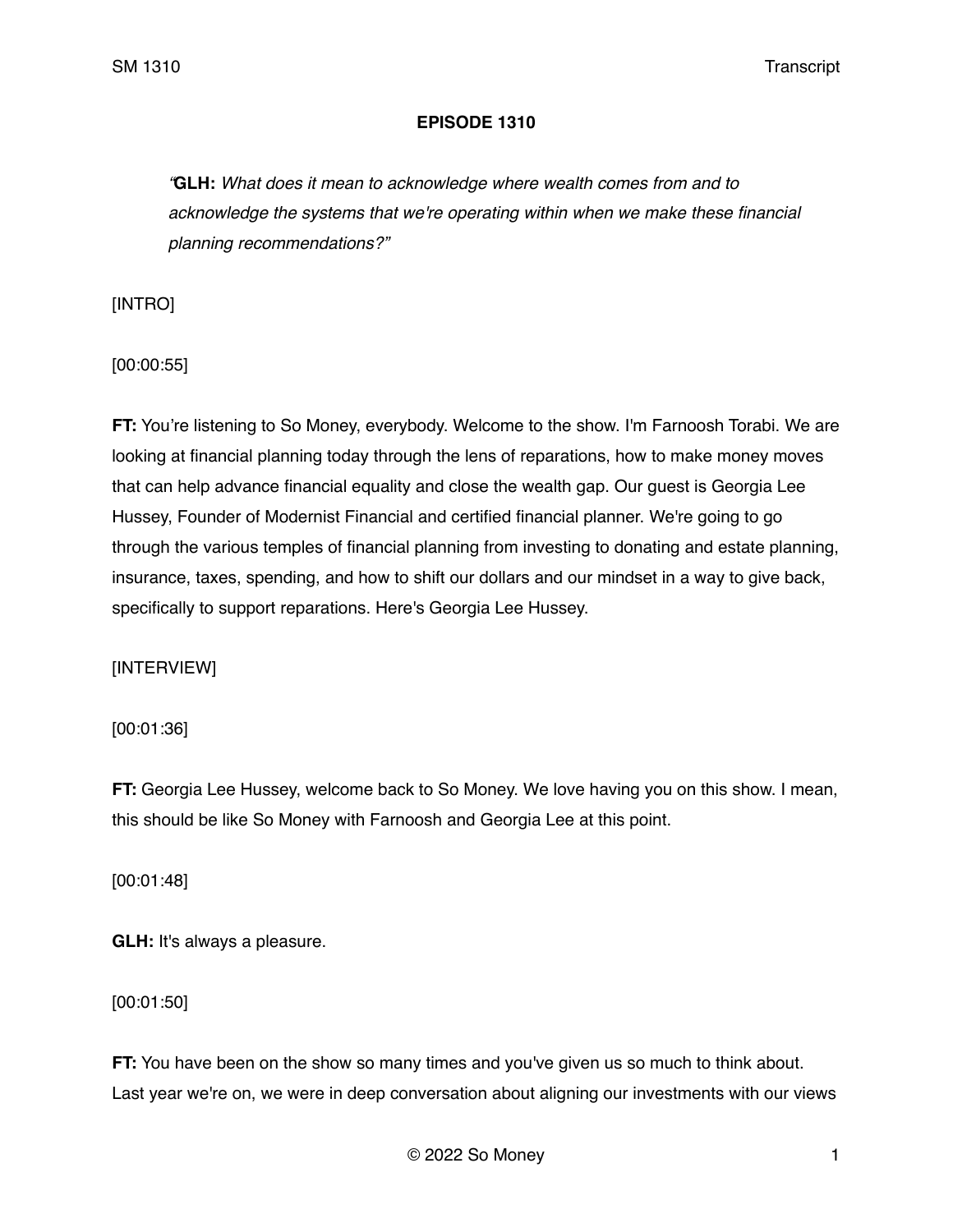and our values around the environment, socially responsible investing, impact investing, how to do that. So if anyone's listening and interested in that conversation, make sure to go back and explore our podcasts during the Cost of Climate Change week, as well as a lot of our coverage on CNET.

You ceded a really interesting idea, which is what we're going to talk about today. As the year was wrapping up, you reached out and you said, "I would really like to talk to you, Farnoosh, and to your audience about this idea of financial planning through the lens of giving back but specifically reparations." Generally speaking, this is the idea of paying back through resources to marginalized communities that have been essentially ripped of their wealth over the centuries due to things like racism, apartheid, etc., etc. This is one of the biggest ways that we can institutionally close the wealth gap.

But in the meantime, until there are actual policies in place, individuals can also make strides in their own way, and this is where our conversation begins because you have been having these Q&As with your clients at this point. It's kind of early stages, right? There's just a lot of questions to be answered about how do I even begin to participate in this movement? Whether that's how I spend, how I invest, how I donate, what are your clients saying? What has their feedback been?

### [00:03:29]

**GLH:** Yeah. So I think we're in an interesting position as a company because there are not a lot of financial firms that are explicitly progressive, politically progressive, and explicitly anti-racist. So there's this interesting unknown land we're stepping into where we're experts at financial planning, we're experts at investing, we know how to do the comprehensive wealth management work. But we have this added layer of what does it mean to acknowledge where wealth comes from and to acknowledge the systems that we're operating within when we make these financial planning recommendations.

So I've been playing around with these ideas with the team and with the firm for a while now, and it started with our philanthropy plan that we committed to giving 3% of our gross revenue to organizations that are impacting racial wealth inequality. Just making that decision was great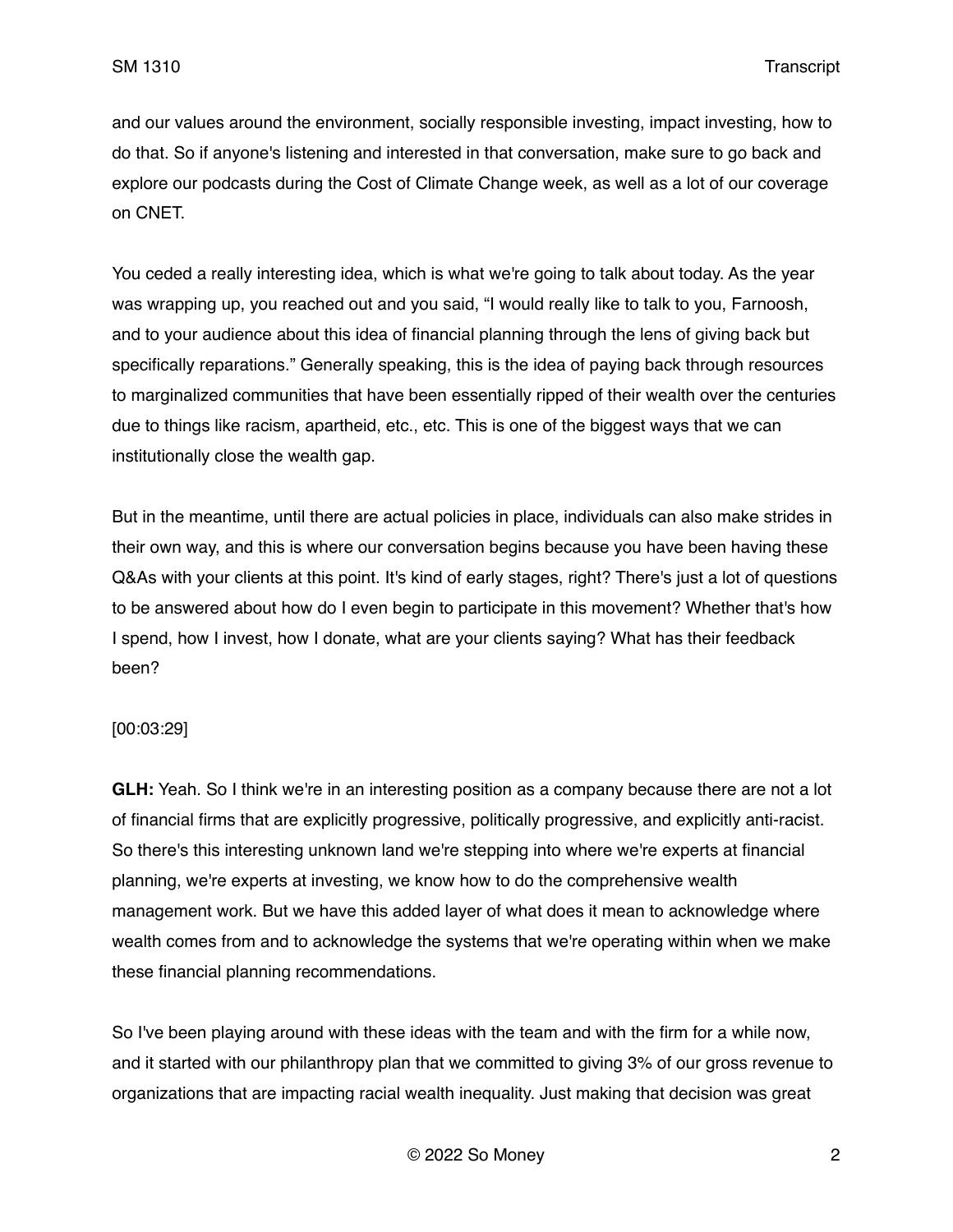because I got to say no to a lot of things, which is really powerful and donate and giving. But I also got to say yes, and saying yes helped me understand how deep that question is, like how do we actually impact racial wealth inequality?

That has been a really interesting point of discovery, and I just want to really start by grounding this and saying I don't know. I don't know. I don't know the right way and I'm really interested in a sense of discovery, both in the company but also with clients. So I think what I would start with is saying that clients are interested in the question. Our clients are interested in this question. They don't know the answers either but they're looking for support. I think a financial planner's primary job is to ask beautiful questions. It's not to know. It's not to give advice. It's to be able to create a container in which the client can reflect and say like, "What do I really, really want? Not what my mom wants, not what the culture thinks I should do, but what do I really want to do? How could I live into the best self I'd like to be?"

It began with that philanthropy question and then it's really come in the past year, we've had several clients who have sold significant assets, whether their businesses or commercial buildings, and they're all people I know who are anti-racist, who are making efforts to behave in a way that is anti-racist. I think that's a better way to put it. I just said, "What would it look like? Would you consider? Would it be interesting to you to make a donation for reparations at the sale?" Both of that – We had two families who did this, and they said yes. I said, "So I think that 3% is a minimum for B Corp." I use B Corp for a lot of things. Our minimum that we can get points for donations is 3% of our revenue. So like, "So what would you think about a 3% donation for reparations?" It's just been very interesting to see the response. We were able to help them make large donations and investments to one of the things I think your community might be interested in thinking about.

That's really where we're at. We're in a questioning phase, and I find that people are interested. Then finally, I'll just say one of the reasons I think they're interested in is the people who are selling assets of this scale know that they have advantages that other people don't. There is an internal dissatisfaction that can come from that. It can be shame. It can be guilt. It can be just a knowledge and having a behavior or an action that they can take in response to this plenty in their lives really is helpful emotionally in stepping into that transition also.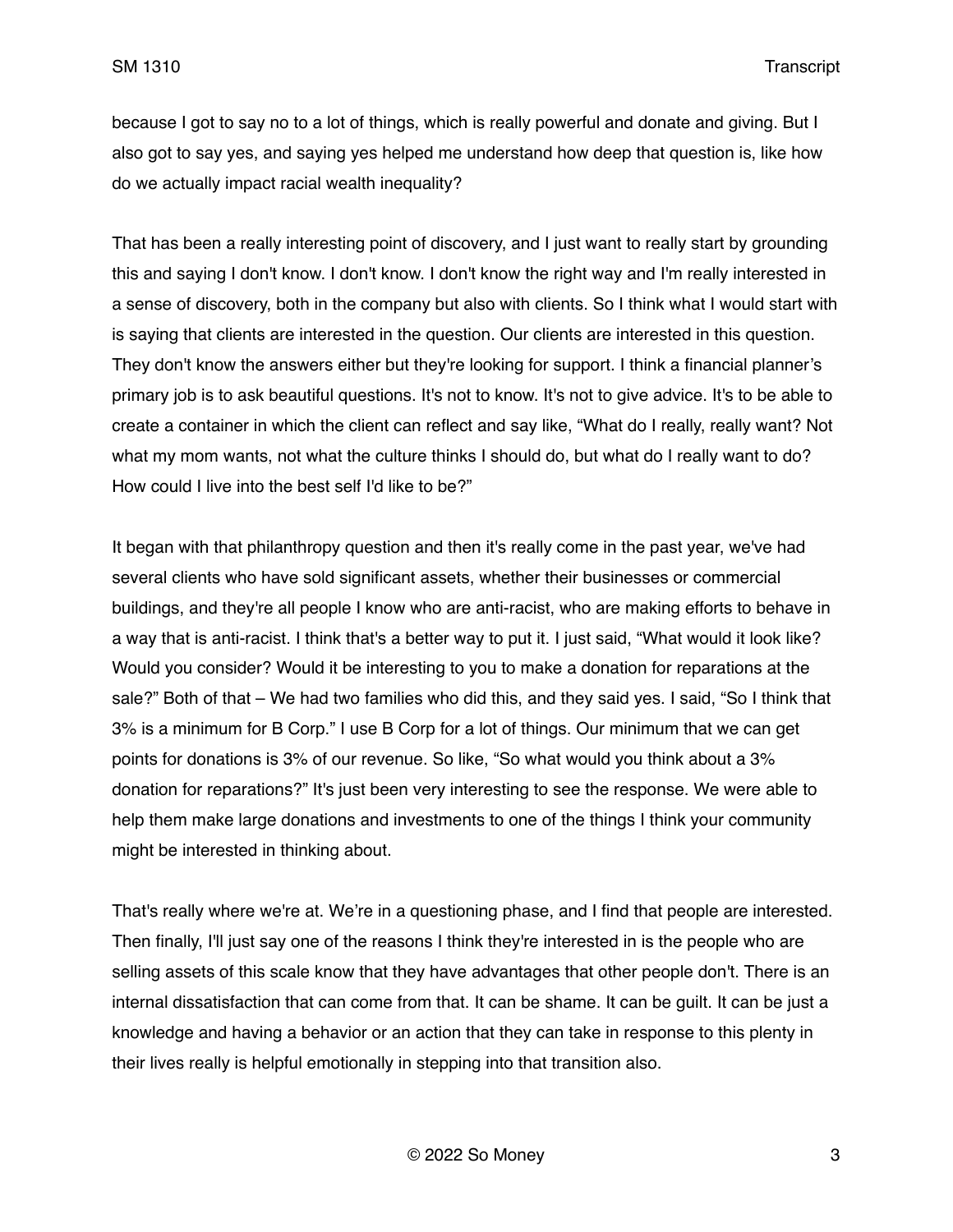### [00:07:20]

**FT:** That makes sense. It does and it makes a lot of sense. So what we're really talking about now is the donation tent pole, donating and giving back. Where does that money go? Are there certain organizations? Are there direct pathways to making sure that the money does actually go to service and pay back in the form of reparations?

### [00:07:44]

**GLH:** Yeah. Each client has really been discovering that on their own, but one recommendation I made was what if you made those reparations within your own industry. One person was selling real estate, so they focused on racial wealth inequality in real estate. They chose a tribal organization that helps secure land. They chose a African American homeownership organization. They chose a Latinx organization that supports homeownership. Then they chose a fourth organization that is like a rethinking philanthropy through a community giving model. So they basically – It's called Seeding Justice. They're out of Portland and they have this new model, where you make a donation to what it would be like a donor-advised fund, but they call them donor and movement funds. Half of the donation for the year comes from a communitybased recommendation. They ask the people who are impacted by these problems to choose where the money goes, not the donor, which is also super interesting to take the usually wealthy white person out of the seat of the locus of control and rather center the community itself. That's for an example of one of our clients that did this. I mean, it had really strong reverberations for the client but also for the people who received the money. That it was explicitly given as an act of reparations. I think that's unusual.

## [00:09:18]

**FT:** Even if we're not at the stage where we're thinking about selling a business or we're not at that stage in our lives where we're thinking about transitions, we all have wills. We all can estate plan. We all should, at least sooner than later, especially if you have people that depend on you, if you have assets. So this can be actively included in your living, breathing will and estate plan, right?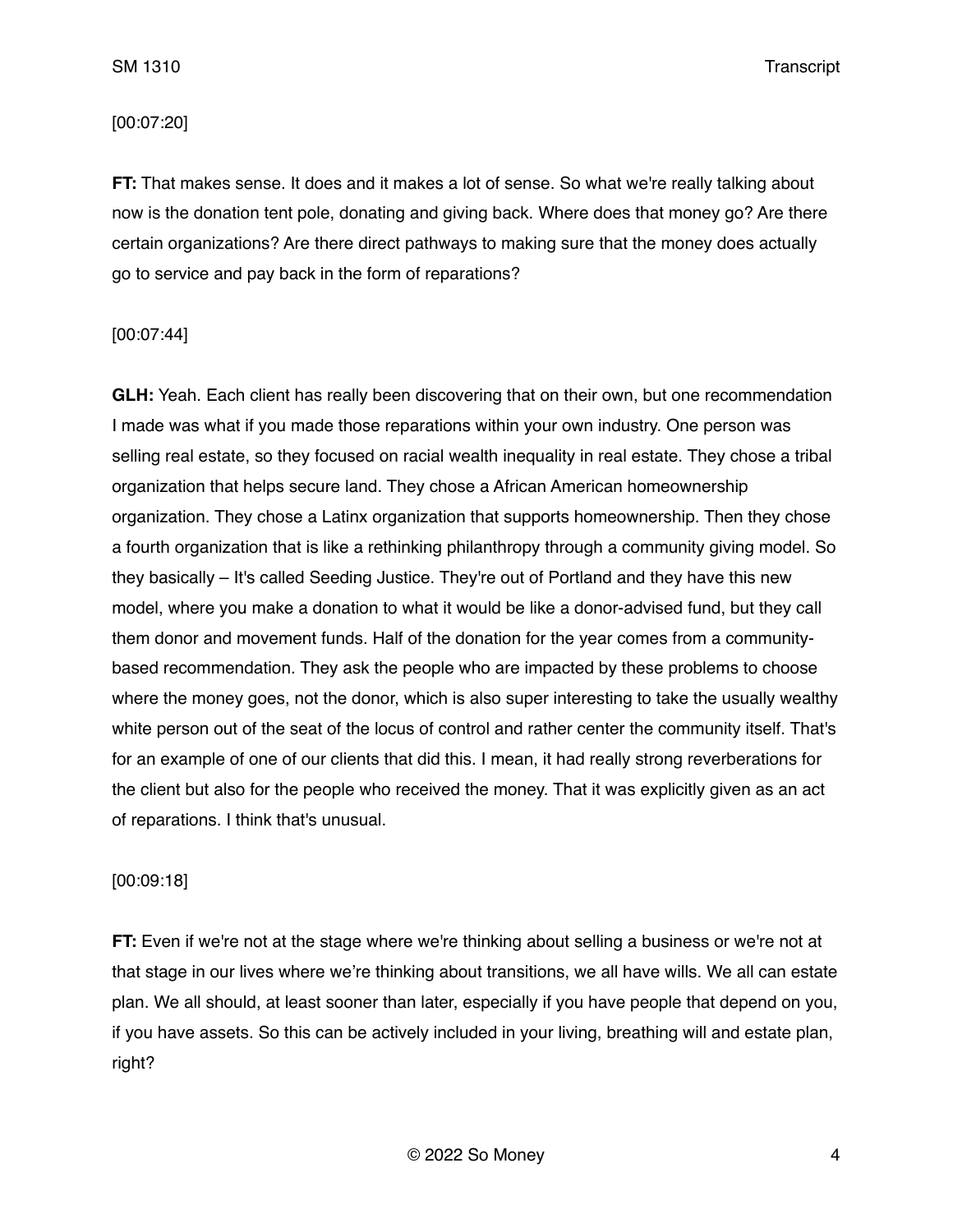### [00:09:44]

**GLH:** Absolutely. So I think there's several core areas that we do work in financial planning and asset sales and investing obvious place, right? This is one that most people think of when they think of financial planning. We just talked about one way managing assets at sales or purchase. Then I would say for estate planning, it's one of the biggest areas of financial planning that is negatively impacting racial wealth equality because if you look at the numbers, and I don't have them offhand, but if you look at the numbers, white families have much more wealth and inherit much more wealth than families of color. A lot of the stats are specifically around African American families, and a lot of that can go back to the GI Bill because black families and families of any color or any race were excluded from participating in the GI Bill. There's a lot of middle class upward mobility that was created in that generation, and you inherit grandma's house. Grandma's house has gone up by a zillion percent in California, since she bought it in 1951 or whatever. You can just see how there's a snowballing effect of wealth building among some communities that had access to these structures.

We often ask clients when they're doing their estate plan is do you need to leave all your money to your children? Do they really need that much money? How much money do you think they need? I also realized that asking that of a white family and asking that of a family of color are very different questions, especially if there's immigration in a recent generation. It's a – Again, I don't know the answer but I think it's very interesting to ask the question because we often are operating under assumptions that we haven't fully unpacked.

## [00:11:41]

**FT:** Yeah. I was talking to my friend and a guest on the show, Rachel Rodgers, who wrote *We Should All Be Millionaires*. She's just become this force, where she's educating so many people of color, in particular women, how to build wealth. For her – We were talking about there's this book*, Die with Zero*. The idea is that why are we leaving all this money after we pass on? Why are we leaving all this money for our children or whoever, when we could be actively investing, giving away while we're alive and spending, frankly, while we're alive. Basically, the thesis is like enjoy your money while it lasts.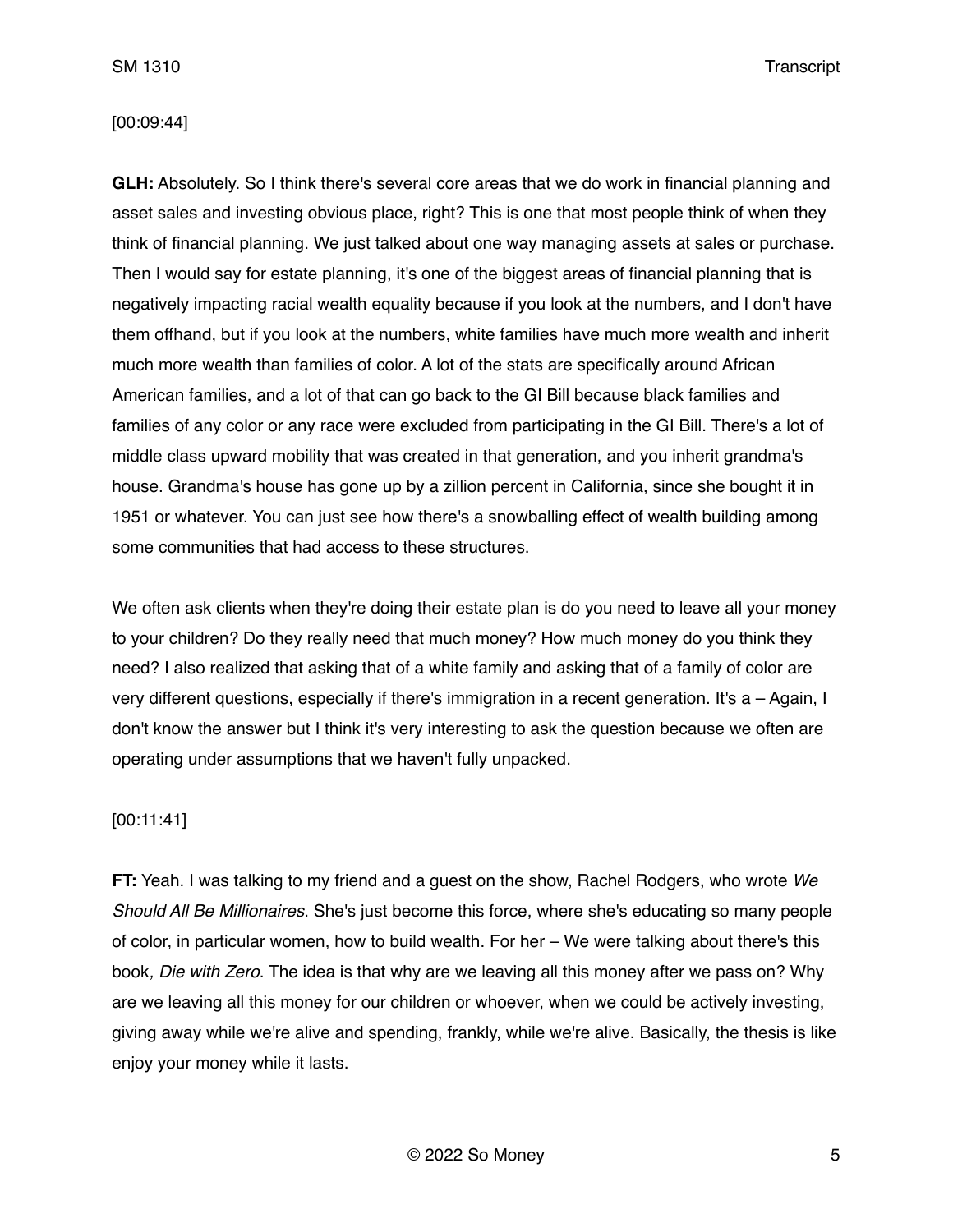It's fascinating. I think there's a lot of merit to that. But when it comes to people of color, in particular, my friend, Rachel, we were discussing this, she's like, "I'm kind of conflicted because I'm a wealthy woman now and I have four kids and I want to leave them with every penny because they need to catch up. This is not like a luxury. This is like what I have to do to so that not just my kids, but I can help my community catch up, frankly." I totally got that. I was like, "Yeah, I think that this is not something that everybody can get behind and should get behind."

## [00:12:57]

**GLH:** Well, and I think that's why the act of reparations is for those of us who have not been systematically disenfranchised and had been extracted from. I think this is really, to me, a conversation for white people or people with generational wealth to think about what is the responsibility? If it's building over generation after generation after generation, there's an interesting question there.

## [00:13:23]

**FT:** I just want to reference the GI Bill. They talked about a little history, FYI, in case you were like, "What's the GI Bill?" So that was in 1944, a bill that helped qualifying veterans and their family members get money to pay for a lot of important basics like school, housing, long list of assets and wealth building tools and, as you mentioned, excluding people of color. So we've talked a bit about now how to give back estate planning through this lens of reparations. Let's talk – We've talked a lot on the show I think about how to spend with this intent and that is obviously to buy black and invest in black businesses, black-owned businesses. Invest, I mean, like spend your money. People get that. But when it comes to things like investing, are there ways to do this with this alignment wanting to give back, wanting to participate in reparations?

### [00:14:22]

**GLH:** Yeah. It's such an interesting question, and I think the first line of inquiry is do you really have enough? Because I think there are – It's a different question if you're still building wealth, if you don't come from a family of means, if you are responsible for your own retirement funding. That's one question. So if that's your situation, you're accumulating, that's your primary focus,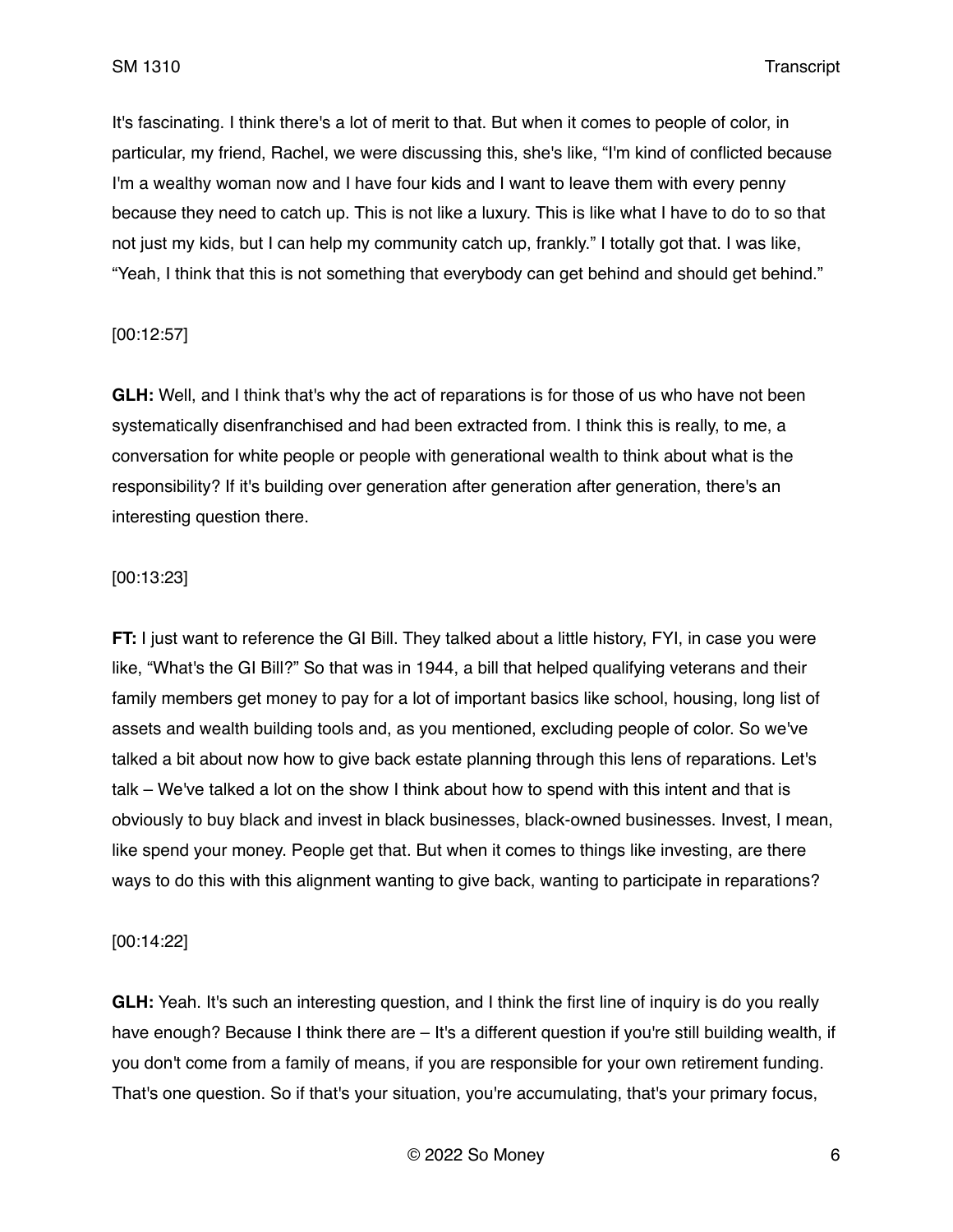then I would say having a percentage again. I like an easy rule that I don't have to think about a lot but I can just activate on regularly, and it seems to work really well for clients. Some clients call it the hide the money strategy. It's how they save. It's also how they donate and or spend.

I think this – We generally have a rule of no more than 5% of anybody's portfolio in what we would call a satellite investment. So some people will put their cryptocurrency in that particular bucket because I have a whole range of feelings on that one. Then we have some people will put their impact investing in that bucket, and that is really what we're talking about here. Now, again, as we've referenced in previous conversations, there aren't universally held definitions of what all these things mean. But the way we use the term impact investing is it's an investment I would make in either a startup business or a nonprofit maybe that would be connected to a forprofit organization that says the impact of this investment is – My goal of this investment is impact. It's not return. So I may lose all my money. I may make a bunch of money. I might just get my money back. But that the purpose of it is not the return. The purpose of it is funding a CDFI. The purpose is funding black startups. The purpose is –

We have something here in Portland called the Accelerate Fund that funds women of color with a focus on – Sorry, with a focus of women on color who are entrepreneurs in Oregon, for example. So you're actually investing in the organization. You are a small owner or funding alone. But, again, the intention of that investment is not a return for your portfolio. It is a – What can you impact? How can your dollars be leveraged with other people's dollars? So that's one way. Then, of course, the next folks, so the folks who are funded, let's say you're in retirement. You have enough money or you're inheriting money. Then the question is how much do you really need as a – How much is enough? Ultimate Question, right? A financial planner's job is to answer that question. How much is enough? And if there's more than enough, what are you going to do with that? That's where impact investing becomes super interesting, and there are some fascinating projects out there that can be part of the solution with a bunch of other people and their money.

[00:17:28]

**FT:** Yeah. I mean, I just did a quick Google search, reparations investing, and there are many great articles on this. There are even highlights of funds that can invest your money in various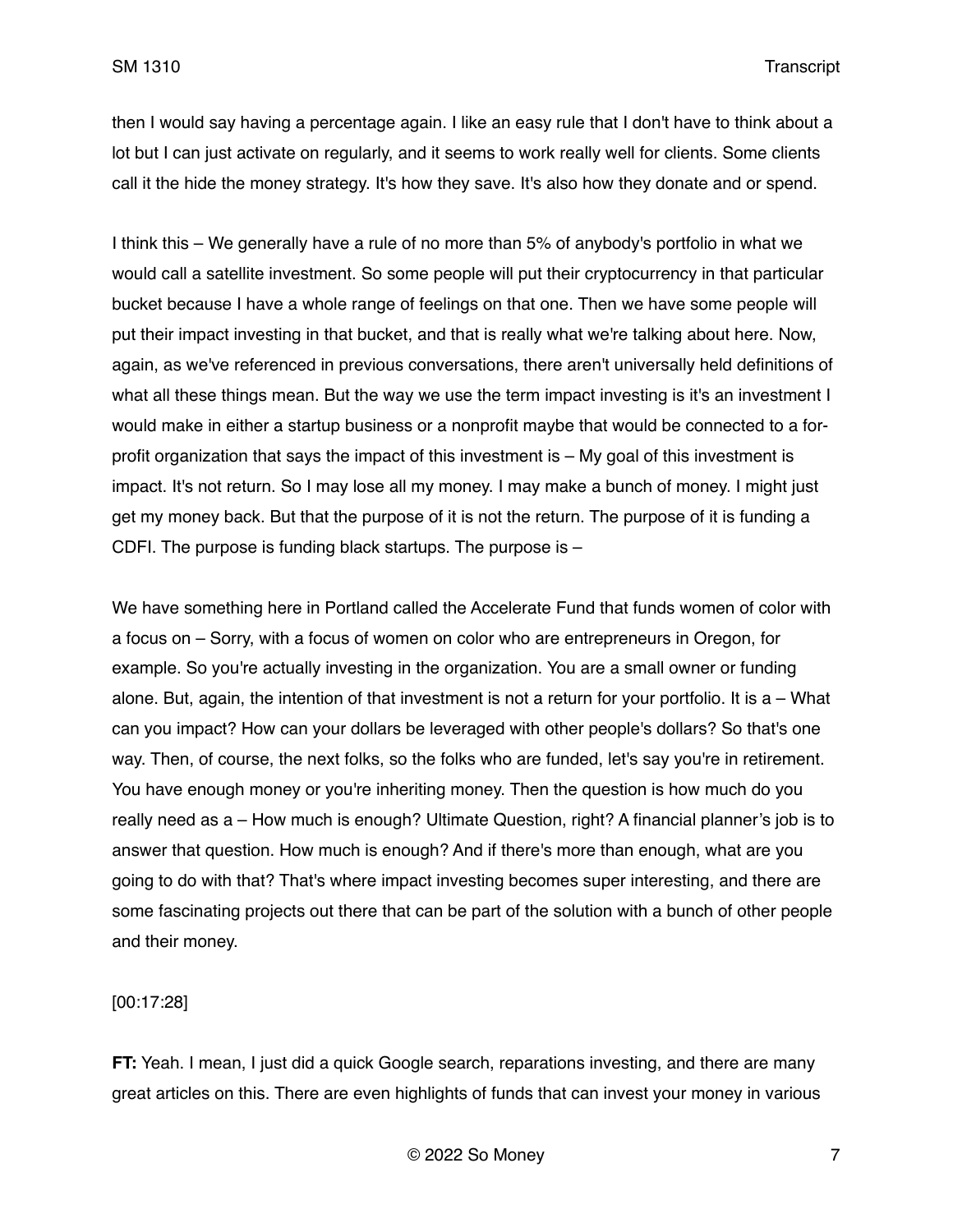alternative assets that align with this, whether that's like a community loan fund, a credit union, individual businesses that are black-owned. So I like this a lot, and thank you for saying that this is – If you're just starting out and you're not in retirement yet, that this still should be technically an alternative asset class, right? As you describe it, this isn't where you go hoping for big returns.

My editor, Connie, at CNET, she calls – There's like categories of articles that you write that are just called because good. You're not trying to write like something that's going to generate, like it's going to go viral. But you're just because good, #becausegood. So just invest because good. Yeah.

[00:18:25]

**GLH:** Exactly, exactly.

[00:18:26]

**FT:** Shout out to Connie. All right, so we're moving along here. We've talked about estate planning/donating, investing. We've sprinkled a little bit of the spending moves that we can make. You're also big on tax planning, and this is an often overlooked area of how we can actually make a big impact, giving back, supporting reparations. A lot of it has to do with reframing the narrative around tax planning, right?

[00:18:55]

**GLH:** Yeah. It's such an interesting place to be. I am a nerd about tax planning. I love tax planning because it's such a complex problem solving set that my intellectual brain loves it. That, to me, also is a little bit of why I'm concerned about it as behavioral how do I evidence my values because those of us who like a problem solving, you give us the tax code, and we're going to try and figure out, "Oh, the goal is to pay the least amount of taxes." That seems to be the assumed money story narrative culturally, and that is interesting because that's not what success really looks like when I think about is my employee able to pay for childcare in my city within the amount of money that I pay them? Is a living wage actually sufficient to care for their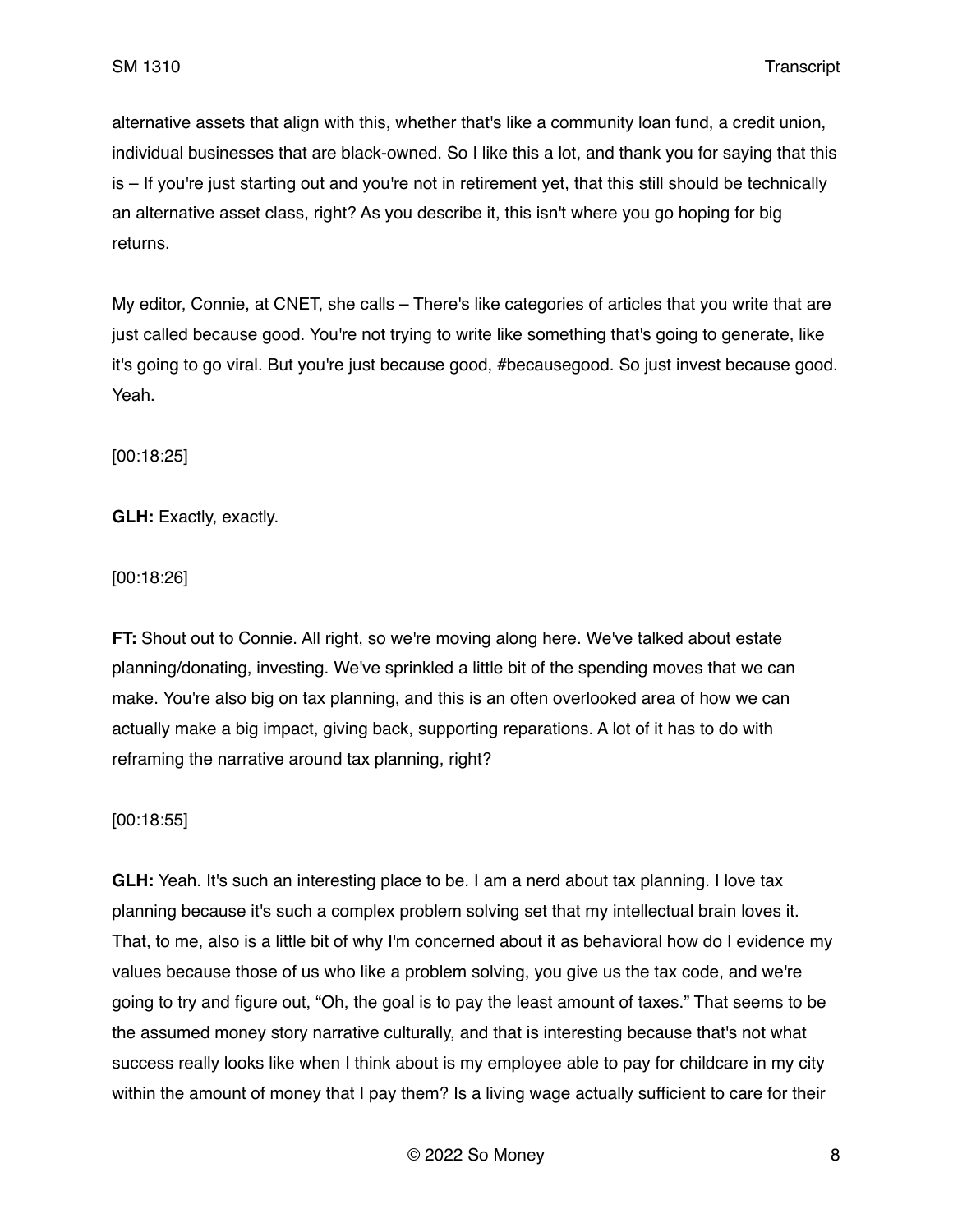children? If their children are under six, and they have to pay for childcare, the answer is no. Full stop, right? We know what the impact is on women in the workforce. I mean, it's huge.

It's just very – I've noticed that there is a very strong departure from our values when it comes to tax filing and tax planning. So I think one of the best ways to do this is, A, be aware if we're telling that story unconsciously. Like when you go to your CPA, what do you say to them? Is their primary job to pay as little in taxes? They'll tell you that's their job. But I'm like, "Well, why is that your job?" Then I think, secondly, it is to actually understand what your effective tax rate is. It's very powerful to understand that. I think if you're paying less than 15% on a federal rate, it is worth considering whether you might want to make a donation or a gift or an impact investment to maybe get you up to 15%. If you're a business owner, my guess is you're probably in this category. Most of our clients are, unless their gross revenue is so high. They can't plan themselves out of it.

I think that just that understanding because the narrative is about your tax bracket, but very few people are actually paying their effective rate at their top bracket. So I think that's just power to understand what your actual effective rate is.

### [00:21:19]

**FT:** Do any of your clients say, "But, yeah, Georgia. You know, I would love to pay more taxes." I don't think anyone is saying that, but like maybe part of what they're also thinking is that taxes in the wrong hands. Okay. Yes, I would like to think that every penny of my tax dollars goes and is used efficiently and helps the most important people that need the help, right? That it goes to the right areas. That it's prioritized. But we also know that that doesn't happen, and so there's this distrust that paying more in taxes is actually the efficient thing to do, let alone that it like takes away from your own ability, your own financial capacity. But then you're giving it. You're entrusting others to use that money in such a way that does do good, and that doesn't always happen. So how do you reconcile that?

[00:22:15]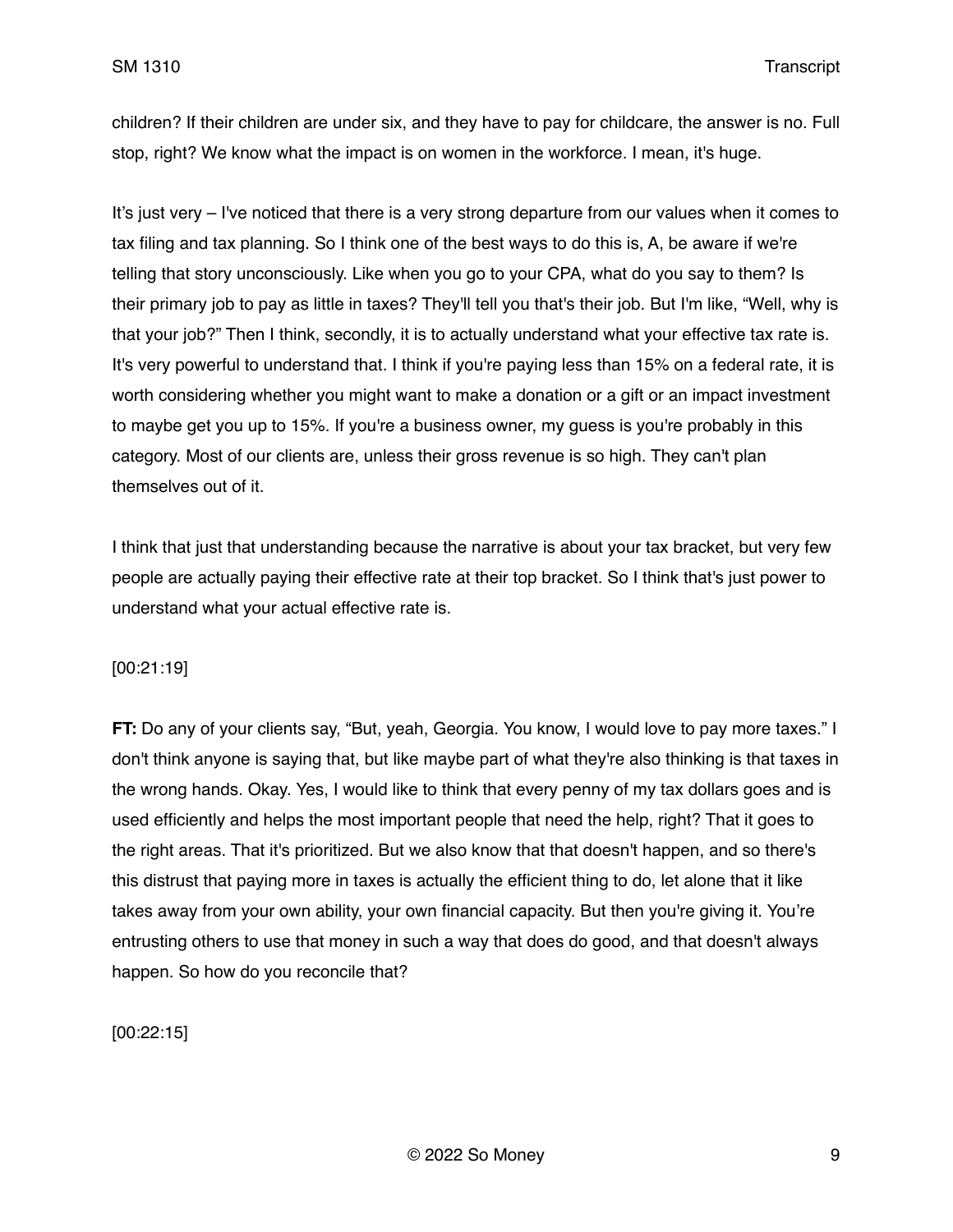**GLH:** Yeah. I think it's such an interesting question because, again, I think there's a driving narrative behind the question that as a politically progressive person I find very interesting because I actually do believe government is way more efficient at getting some things done than the private sector. Let's take healthcare, for example. I mean, America pays the highest amount per tax or per dollar in health care, and we get some of the worst results. So clearly, the private system isn't working as well as we would like. But 30 cents of every dollar you pay in federal taxes goes to funding the health care system.

I think one of the things we need to do, again, is reframe not all the things that are bad, but also realizing that there are good things in there as well. That I am also paying – Yes, there's money going to the military, which I have actually mixed emotions about because the military also provides a path out of poverty, and the working class for folks of color is one of the best ways out. It's great way to get an education. It's not perfect, believe me. I'm definitely not a person who is pro violence or the military. But it's complicated, right? There is a way in which it provides jobs.

Unemployment costs are another. This is 2019 dollar. So another seven cents of every dollar goes to paying for folks who can't work right now. As we know, there's a lot of people who have no power in that category. So I think it's a really interesting question because the idea of like the perfect dollar donated or the perfect tax dollar is a great way to make us not make a decision, right? Sometimes, it's just like a slightly messy, good choice is better than no choice at all. Does that make sense? Or that's my –

### [00:24:02]

**FT:** It does. I think in an ideal world, this is something that the wealthiest would practice. But it's getting to the point where to ask like the everyday person to do this, I have a hard time with that because I'm looking at the billionaires. I won't name names, but we know them because we write about them and my colleagues write about them that are skirting – You just mentioned business owners only paying 15% if they plan efficiently and all that. I feel like this should be more of a message to the wealthiest and the wealthier to pay their fair share or more than their fair share.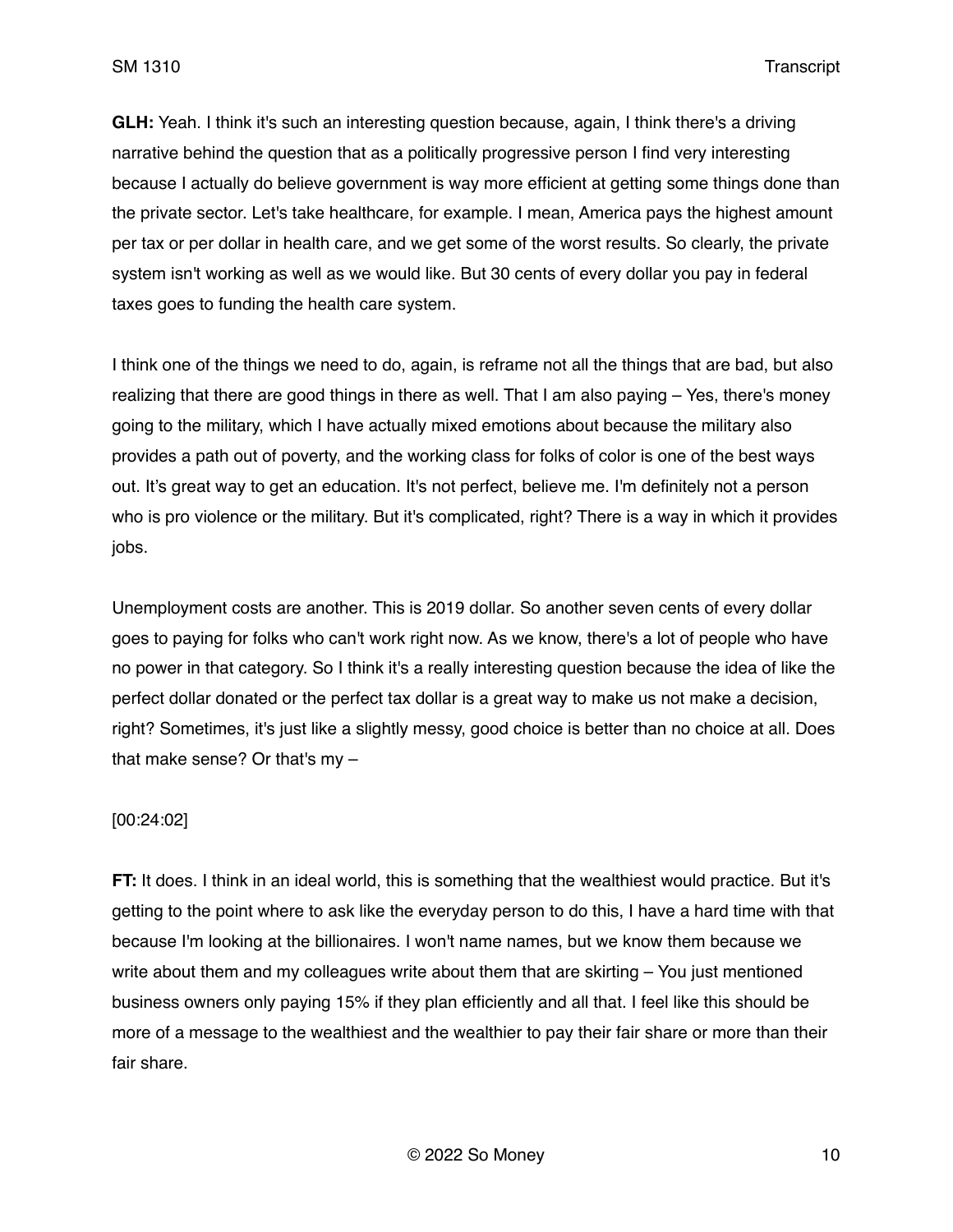### [00:24:37]

**GLH:** Yeah, and I agree with you. But I think we need to define wealthy, right? Because there are a lot of people who are middle class who are actually quite wealthy in comparison. They are in the top 1% or the top 5% in the culture. But there is this sense of it's not enough. I don't have enough. When we allow ourselves to be confused by the tax code, which is confusing, no doubt, it's really easy to not know what our effective tax rate is, for example. I agree with you most because of the inequities of the tax policy and the code itself, how it's been built on itself over time. Most working class people who have a W2 job pay a high tax rate. It's the people who are retired on a couple million dollars, which is a lot of money but not as much money as it was a long time ago or in the '50s or '60s or '70s.

[00:25:37]

**FT:** Yeah. **[inaudible 00:25:38]** are living as long as we are too.

[00:25:41]

**GLH:** Exactly. Who are paying very low rates and they just may not even be aware of it because all they see is the dollar that they're paying in taxes. But it's important to contextualize that dollar within a percentage because if you work a W2 job, you may not be able to get any lower than 25% as your effective rate because there's just not that many tools available. Whereas the wealthy and business owners have a lot of tools available to push down that rate.

[00:26:10]

**FT:** Right, right. This is such great messaging. I hope that this becomes more – It infiltrates into all these different areas of financial planning that we see more CPAs looking at planning through this lens and more investment advisors as well. Before we go, another tent pole in our financial planning, it's something that my financial planner – I know and we've sat down. I was not expecting this, but she wants to talk about insurance. I was like, "Oh, I have health insurance." She's like, "No, but do you have life insurance? Do you have disability insurance?" She was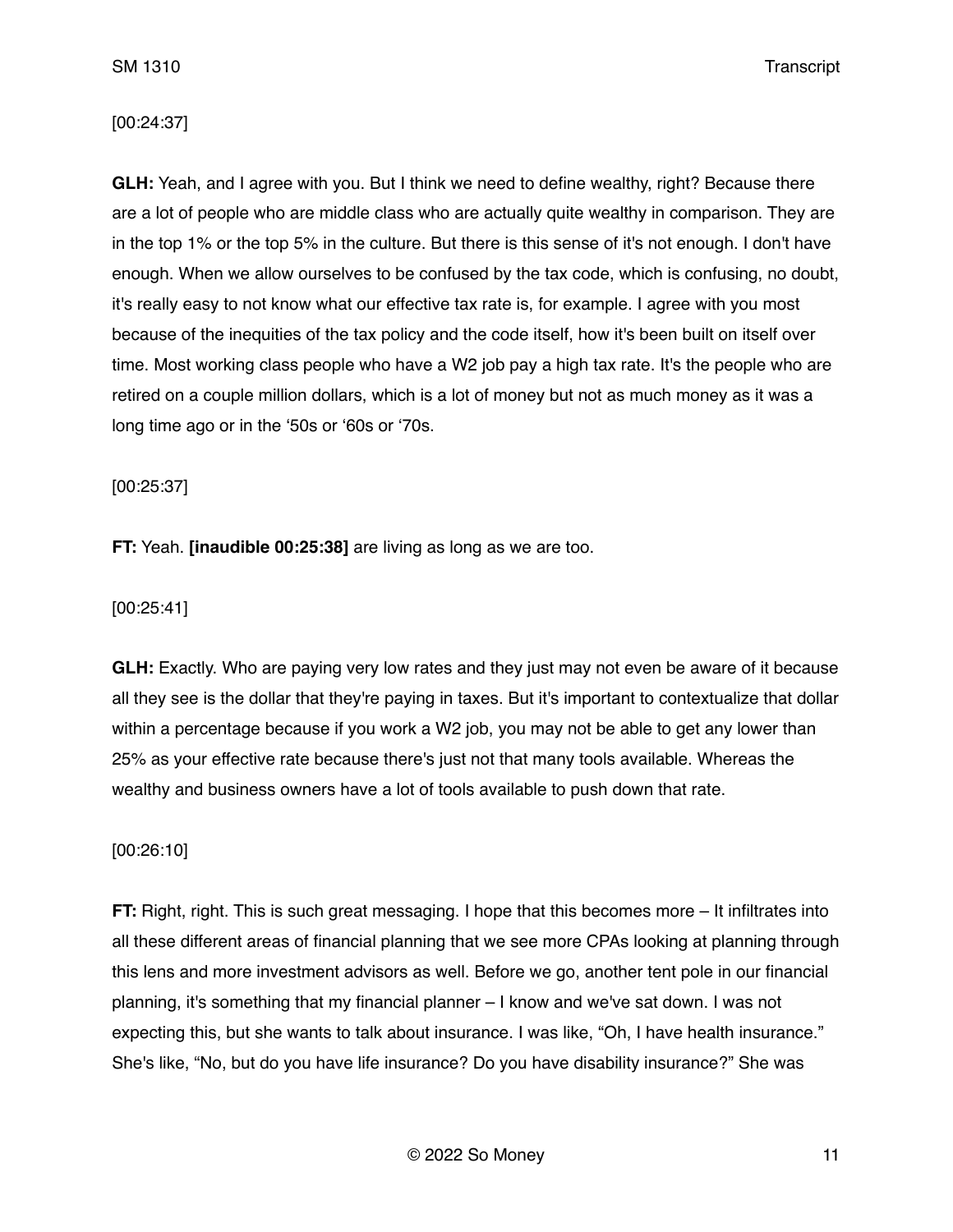very helpful in guiding us and this is something – An area that financial planners can help with. Talk a little bit about how we can also be mindful when it comes to insurance and giving back.

# [00:26:58]

**GLH:** I think this is an important area. Again, it's a – Like all of these tent poles, they're institutional structures with business models that are not terribly progressive. But there are a few bright lights in insurance, especially around things like term insurance and disability insurance, where you can find B Corp insurance companies. That would probably be my first driver because if you're a B Corp insurance company, there's going to be all these structures that you need to orient yourself around in order to be able to even get that and maintain that designation. So that's one thing I would look at is if you – First of all, insurance is not financial planning, but it is an important tenet of financial planning.

In my theory, you want to buy as little insurance as you possibly can to cover your need. Then when you don't need it any more, get rid of it. But some people need to protect a farm. They need to protect a worker or like the earner in their family. So choosing a B Corp insurance company is a good way to move that direction. I will say from what I've seen in the market, they're mostly sustainability-oriented. They're not really racial justice-oriented. But this is where I would argue, well, impacting the environment does actually have a racial impact because the people who are going to be disproportionately impacted by climate change are communities of color and low-income communities. So it's that sort of racial justice action by proxy a little bit. That's the area I would say.

# [00:28:38]

**FT:** And then where do you see this going in terms of becoming more of a everyday conversation? I think we've come a long way in other areas of money at the intersection of fixing a lot of life's problems like climate change. I think we're having more of a conversation about where to spend our money to make an impact. But this is a very holistic view, and I would like to see it continue. What are you seeing and what are your clients asking that need more answers?

# [00:29:07]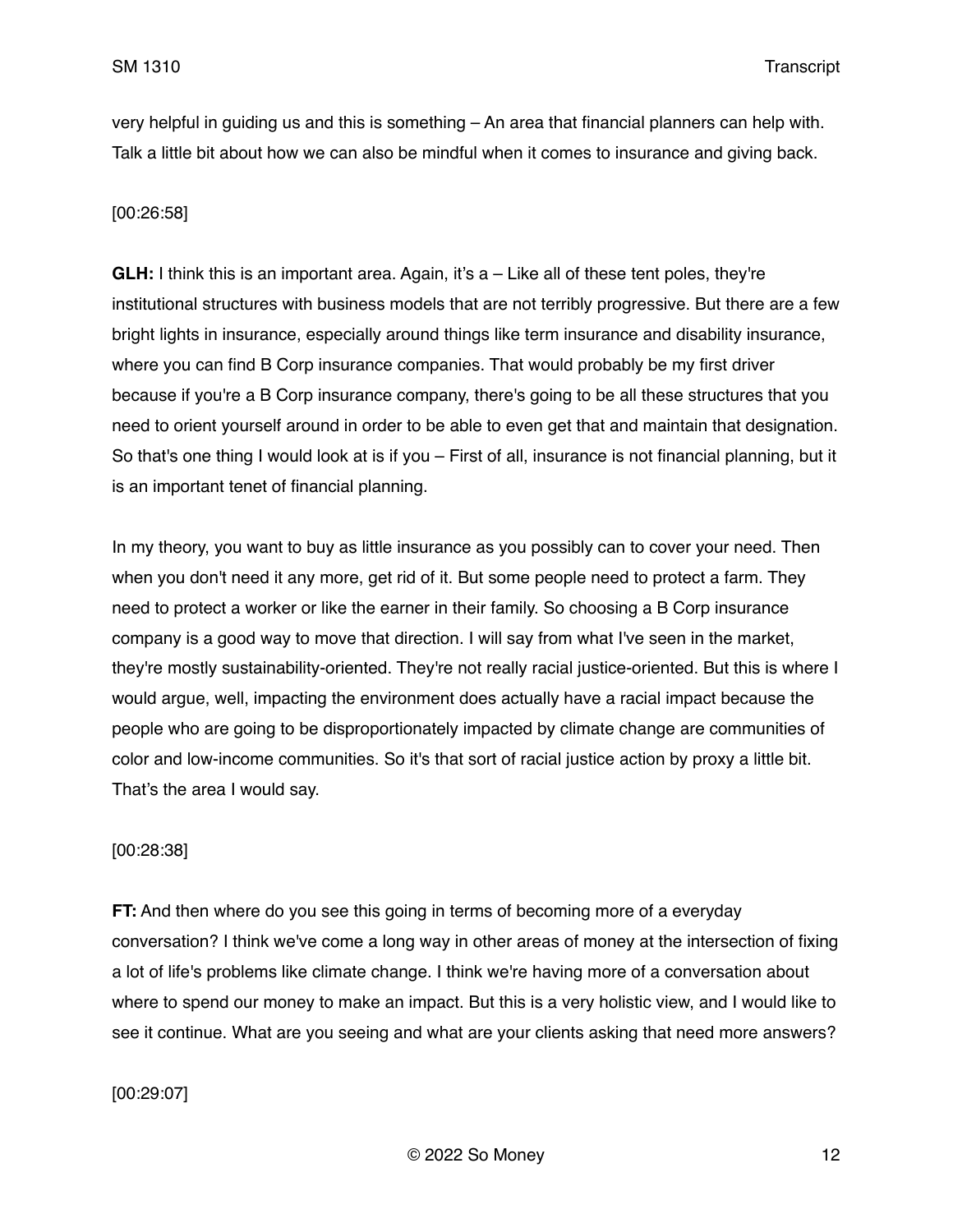**GLH:** Yeah. I think they're – I hope. My wish for this is that it becomes a more common question because I don't know the answers. I'm simply asking the question and moving my way towards some potential answer or some series of answers. So I'm just interested in more people asking, that asking their CPA isn't really all about getting the lowest tax dollar. What is my effective tax rate? Setting an internal like family rule? A lot of these things are about internal decisions about how we want to behave. So whether it's spending, like I always want to focus on local and I also want to focus on businesses owned by folks of color. I want to focus on if I can't do those, then I want to do a local national chain in my community so that those people will stay in my community. I can still buy paper at Office Depot down the street because they're no more office supply stores left in Oregon or in Portland.

That's sort of a set of rules, and I think we can apply that same rule, policy-based financial planning, which is one method of financial planning that can help us make better decisions without having to use a lot of our willpower. So that's what I would like to see is in each of these temples, as you referred to them, what is a behavior we could take on that would allow us to move a little closer to our goals. Then I think really the investing world, the ESG world, has got to keep moving and a little more focus on SMG. So environmental, I feel like there's a lot of focus on that. Social and governance, like are there women on the board? Are there people of color on the board? We know that there's a lot of data that your returns are better when you have diverse thinking in the room, obviously. But now, of course, we have the data to also support that.

That's my hope is that gets stronger and that eventually pulls down to the robo advisors and the large retail investors that have a very inexpensive, efficient method of delivering values-based investing.

[00:31:14]

**FT:** Well, we'd love to have you back as things evolve and never a dull moment with you, Georgia Lee Hussey. Always teaching me and bringing new ideas to our audience. Thank you so much. Everybody, you can go to Modernist Financial to learn more about Georgia and her work and her team. We'll see you back here soon.